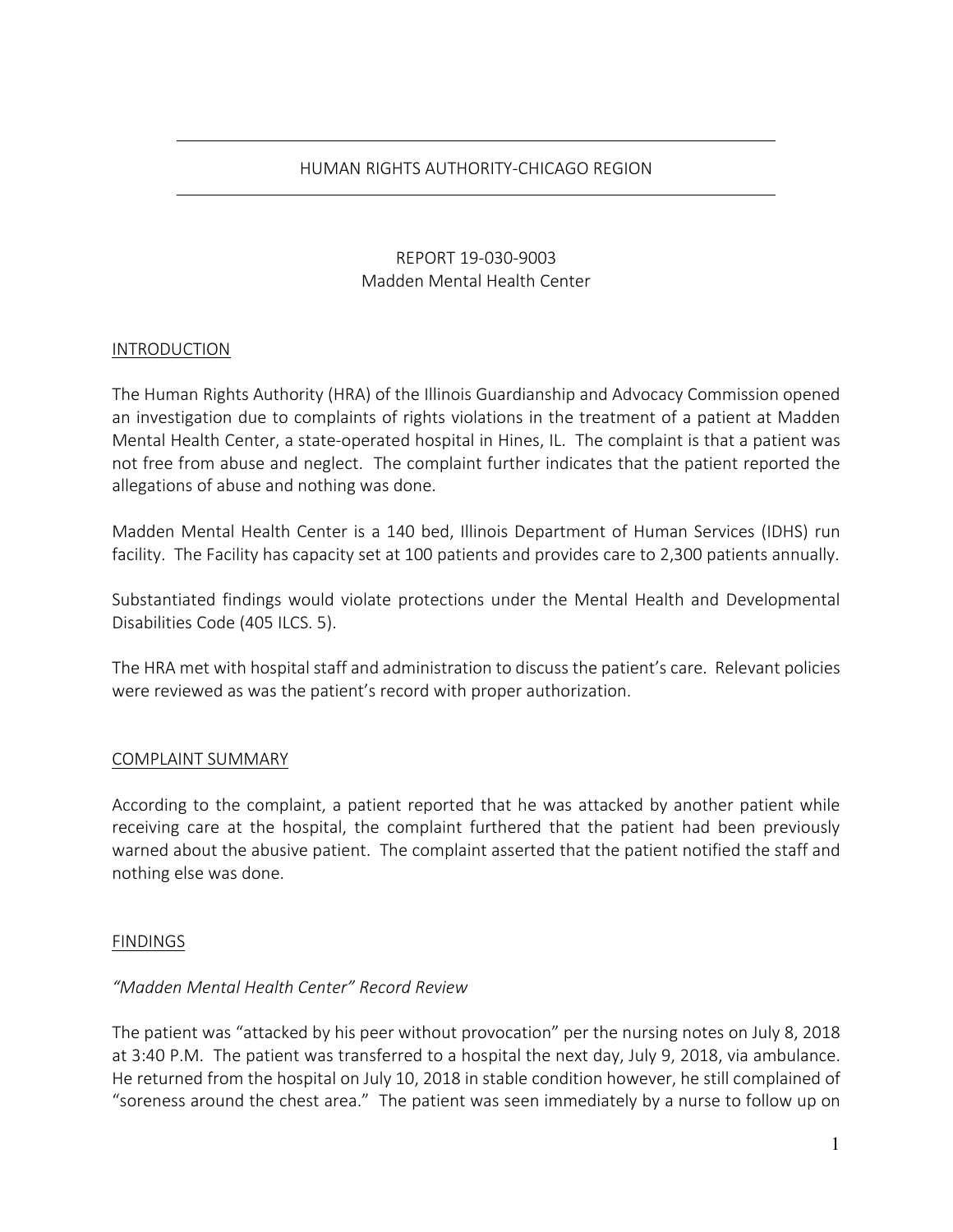care. The patient was also seen by a social worker. The social worker noted that the patient was "in a good mood, looking forward to next week discharge." There are no other nursing notes or physician notes indicating an incident investigation or a referral to another investigative agency.

# *Site Visit and Interviews*

The HRA conducted a site visit to Madden Mental Health Center on October 29, 2018. The HRA interviewed the nursing director, assistant nursing director, the quality control coordinator, two nurses that provided care to the patient and the hospital administrator. During the interview the HRA asked the staff to explain the process of investigating peer to peer abuse.

The quality control coordinator informed the HRA that staff receiving complaints/concerns on the unit will attempt to resolve the complaint at the unit level. The nurses, who had direct care with the patient, shared the same sentiment of the quality control coordinator. The nurses then stated, in this patient's case, a critical injury report was completed, and the patient initially refused treatment. The nurses also acknowledged that the perpetrator had a history of erratic behavior with all patients on the unit and was transferred from the facility upon this incident. Per the nurses, the patient later complained of chest pains and was sent to a hospital for evaluation.

Finally, the nurses that worked directly with the patient spoke in general terms of how they typically handle incidents of this nature. The nurses mentioned that they offer more counseling to the patient(s), consider transfers from the unit, and if the patient is injured they send the patient(s) out for treatment at a local hospital. They then follow up with the patient(s) upon returning from the hospital.

The quality control coordinator informed the HRA of the policy that all complaints or concerns about treatment and care can be brought to the attention of the Clinical Nurse Manager. The coordinator furthered that concerns about safety should be addressed immediately. The hospital administrator agreed and added that if the complaint could not be resolved at the clinical nurse manager level it would be forwarded to administration to best handle it. There was no mention of contacting the Illinois Office of Inspector General (OIG) for peer to peer abuse.

## *Policy Review*

The HRA completed a review of the "Reporting and Resolving Complaints/Concerns" policy, and the "Incident Reporting" policy. Neither policy implicitly mention peer to peer abuse, but both of Madden's policies attempt to resolve complaints at the unit level with the involvement with the complainant and treatment team. The policies also state that any reports of staff abuse (sexual, mental or physical) will be referred to OIG.

The Mental Health and Developmental Disabilities Code stipulates when another recipient of services in a mental health or developmental disability facility is the perpetrator of the abuse, the condition of the recipient suspected of being the perpetrator shall be immediately evaluated to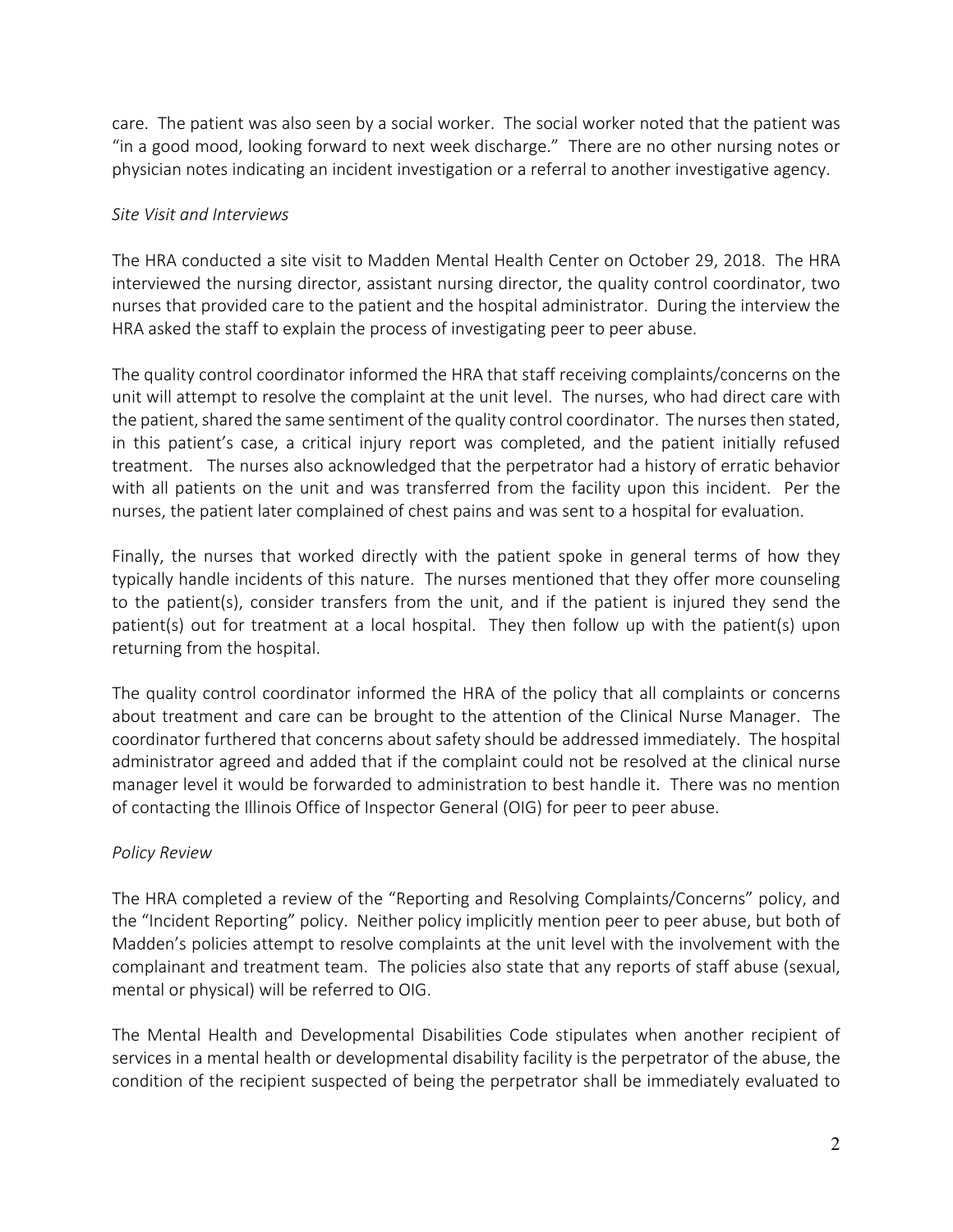determine the most suitable therapy and placement, considering the safety of that recipient as well as the safety of other recipients of services and employees of the facility.

These policies meet the standards set forth in Mental Health and Developmental Disabilities Code (405 ILCS 5/2-112 & 405 ILCS 5/3-211) as they consider the health, safety and well-being of the complainant and the perpetrator.

## **CONCLUSION**

Under the Mental Health and Developmental Disabilities Code, whenever abuse by another recipient is evident, his or her condition shall be evaluated to determine the most suitable therapy or placement in consideration of safety. (405 ILCS 5/3-211).

The hospital has nursing notes that recognize that the patient was involved in an altercation with a peer, to which he did not provoke. The nurses who provided direct care also insist that the patient refused treatment initially. There are nursing notes that correspond to the patient's refusal. The nurses also informed the HRA that the perpetrator was transferred from the facility.

Furthermore, the patient's record also reflects that when he did complain of soreness, he was sent out for treatment. When the patient returned from the hospital; he was seen immediately by a nurse to follow up on his care. The patient was also seen by a social worker. The social worker noted that the patient was "in a good mood, looking forward to next week discharge." The HRA concludes that while an incident of peer to peer aggression did occur, Madden assessed the situation and determined that a transfer for the aggressor was the most suitable response as required under the Code. Therefore, a rights violation is unsubstantiated based on the information available.

## SUGGESTIONS

The HRA concluded a records review and would advise the nursing staff at Madden Mental Health Center to maintain penmanship on nursing notes as they are hand written. The HRA would also propose consistently documenting the title of the person completing the nursing, progress and social work note.

The HRA reviewed the "Reporting and Resolving Complaints/Concerns" policy, and the "Incident Reporting" policy. As such the HRA would suggest adding reporting peer to peer aggression to OIG to both policies. The HRA views reporting instances of peer to peer aggression (resulting in physical or mental/emotional injury) to OIG as imperative. Facility recipients exhibiting a pattern and history of repeated aggression toward peers, as referenced in this case, not only puts other recipients at risk of harm but could constitute a neglect finding as per the Code's definition of "neglect" which states that "'Neglect' means the failure to provide adequate medical or personal care or maintenance to a recipient of services, which failure results in physical or mental injury to